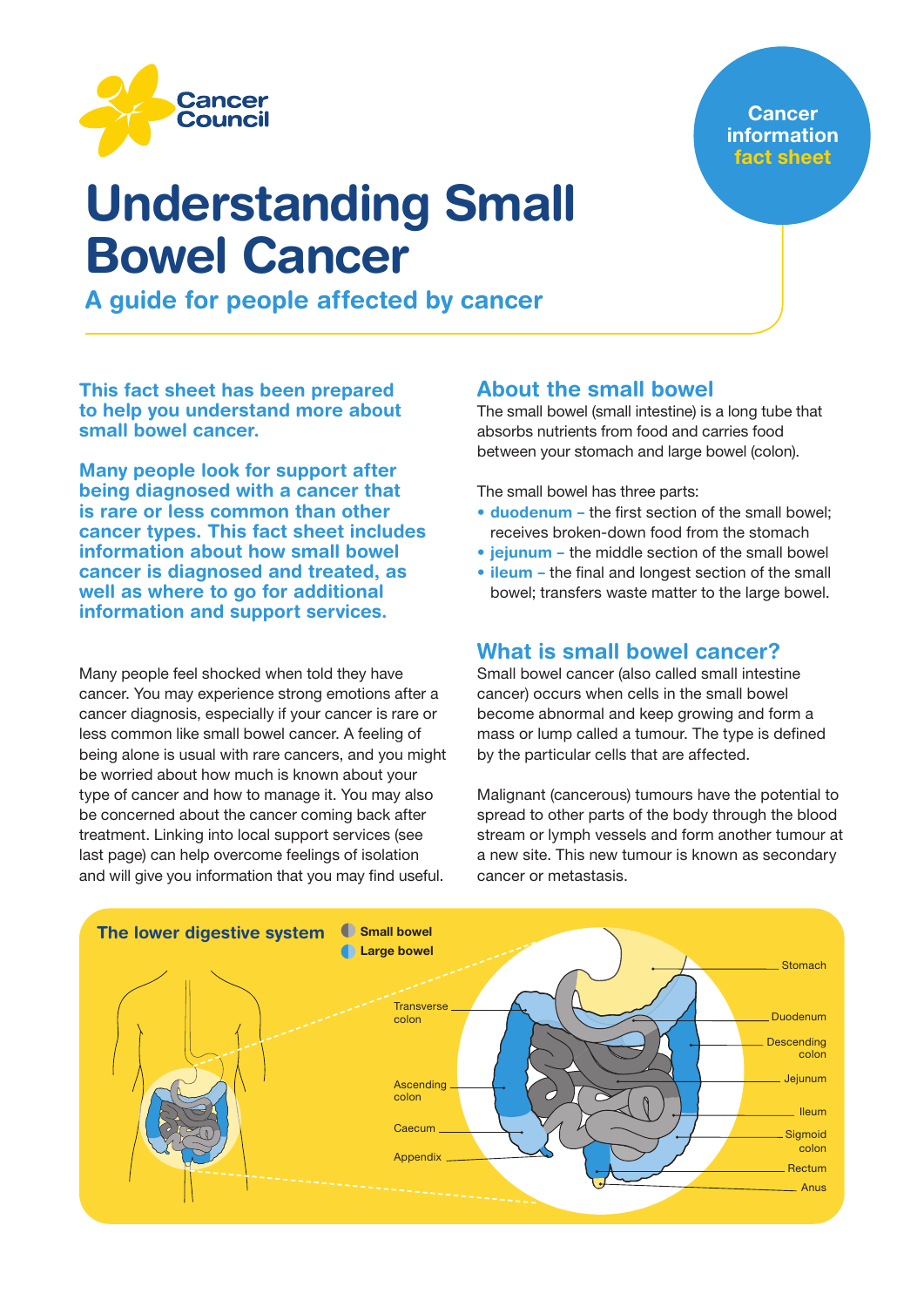#### Types of small bowel cancer The most common types include:

#### Adenocarcinoma

These start in epithelial cells (which release mucus) that line the inside of the small bowel, often in the duodenum.

#### Sarcoma

These start in connective tissue (which support and connect all the organs and structures of the body). Gastro-intestinal stromal tumours (GIST) starts in nerve cells anywhere in the small bowel. Leiomyosarcoma starts in muscle tissues in the wall of the small bowel, often in the ileum. See Cancer Council's *Understanding Soft Tissue Sarcoma* fact sheet for information or contact the Australia and New Zealand Sarcoma Association (sarcoma.org.au).

#### Neuroendocrine (carcinoid) tumours (NETs)

These form in neuroendocrine cells inside the small bowel, often in the ileum. The neuroendocrine system is a network of glands and nerve cells that make hormones and release them into the bloodstream to help control normal body functions. See Cancer Council's *Understanding Neuroendocrine Tumours (NETs)* fact sheet for information or contact NeuroEndocrine Cancer Australia (neuroendocrine.org.au).

#### Lymphoma

These form in lymph tissue (part of the immune system which protects the body) in the small bowel, often in the jejunum. Non-Hodgkin lymphoma starts in lymphocytes, a type of white blood cell. See Cancer Council's *Understanding Non-Hodgkin Lymphoma* booklet for information or contact Lymphoma Australia (lymphoma.org.au).

For copies of Cancer Council fact sheets and booklets visit your local website (see last page for details).

## How common is small bowel cancer?

Small bowel cancer is rare. About 530 Australians are diagnosed each year (this is about 2 cases per 100,000 people).<sup>1</sup> It is more likely to be diagnosed in men than women, and people aged over 60 years.

## What are the risk factors?

The cause of small bowel cancer is not known in most cases. However, there are several risk factors:

Genetic factors – Some rare, inherited diseases can put people more at risk of small bowel cancer. These include familial adenomatous polyposis (FAP), Lynch syndrome (hereditary nonpolyposis colorectal cancer, or HNPCC), Peutz–Jeghers syndrome (PJS) and cystic fibrosis (CF). Multiple endocrine neoplasia (MEN 1) may increase the risk of small bowel neuroendocrine tumours.

Other factors – Some small bowel cancers may be linked to Crohn's disease and coeliac disease. Eating large amounts of animal fat and protein, especially processed meat and red meat, might increase the risk of small bowel cancer.

## What are the symptoms?

Small bowel cancer can be difficult to diagnose, and symptoms may be vague and caused by other conditions. Symptoms may include:

- abdominal (tummy) pain
- unexplained weight loss
- a lump in the abdomen
- blood in the stools or on the toilet paper
- changes in bowel habits, including diarrhoea or constipation
- feeling sick (nausea) or vomiting
- tiredness and weakness, caused by a low red blood cell count (anaemia)
- yellowing of the skin and eyes (jaundice).

Small bowel neuroendocrine tumours can develop slowly and may not cause symptoms. If you do have symptoms it will depend on where in the body the tumour is and whether the tumour cells are producing hormones.

Some neuroendocrine tumours that are more advanced produce excess hormones (such as serotonin) that can cause a group of symptoms known as carcinoid syndrome. Symptoms may include facial flushing, diarrhoea, wheezing and, rarely, carcinoid heart disease leading to shortness of breath.

More information is available from NeuroEndocrine Cancer Australia: neuroendocrine.org.au.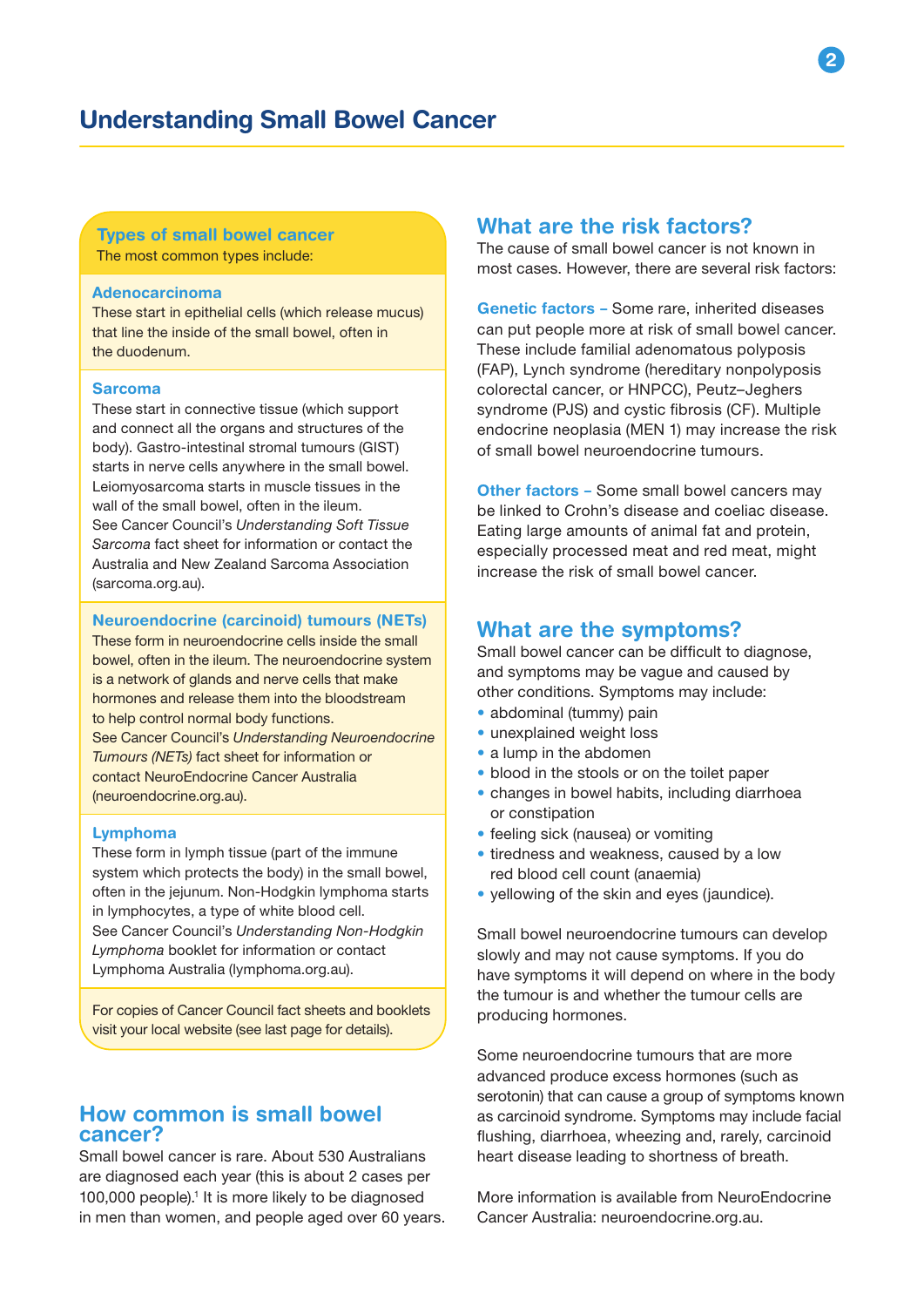## **Diagnosis**

If your doctor thinks that you may have small bowel cancer, they will perform a physical examination and carry out certain tests. If the results suggest that you may have small bowel cancer, your doctor will refer you to a specialist who will carry out more tests. These may include:

- Blood tests including a full blood count to measure your white blood cells, red blood cells, platelets, and liver function tests to measure chemicals that are found or made in your liver. You may also have a chromogranin A (CgA) blood test to help diagnose a carcinoid or other neuroendocrine tumour.
- Urine test to examine if there is any cancer 'waste' products excreted into the urine.
- Immunochemical faecal occult blood test (iFOBT) – to examine a stool sample for traces of blood.
- Endoscopy a procedure where a flexible tube with a camera on the end (endoscope) is inserted under sedation down the throat into the stomach to view your gut.
- Capsule endoscopy a procedure where you swallow a small capsule that contains a tiny camera that takes pictures of your digestive tract that are then transmitted to a recorder you wear around your waist. The camera is passed out in your stools about 24 hours later.

## • CT (computerised tomography) or MRI (magnetic resonance imaging) scans – special machines are used to scan and create pictures of the inside of your body. Before the scan you may have an injection of dye (called contrast) into one of your veins, which makes the pictures clearer. During the scan, you will need to lie still on an examination table. For a CT scan the table moves in and out of the scanner which is large and round like a doughnut; the scan itself takes about 10 minutes. For an MRI scan the table slides into a large metal tube that is open at both ends; the scan takes a little longer, about 30–90 minutes to perform. Both scans are painless.

- PET (positron emission tomography) scan before the scan you will be injected with a small amount of radioactive glucose (sugar) solution. Many cancer cells will show up brighter on the scan. You will be asked to sit quietly for 30–90 minutes to allow the glucose to move around your body, and the scan itself will take around 30 minutes to perform. Sometimes a Dotatate-PET scan will be needed to find and diagnose neuroendocrine tumours. In this test you will be injected with a small amount of a radioactive drug call Dotatate rather than a radioactive glucose.
- Biopsy removal of some tissue from the affected area for examination under a microscope. In the small bowel, a biopsy can be done during an endoscopy or if it can't be reached a surgical biopsy is done under general anaesthesia. The surgeon will cut through the skin and use a tiny instrument with a light and camera (laparoscope) to view the affected area and use another instrument to take a tissue sample.
- Barium x-ray also called upper GI series with small bowel follow-through, you will be given a chalky barium liquid to drink which coats the inside of the bowel and can show any signs of cancer when an x-ray is taken. X-rays may be taken over a few hours as the barium travels to the end of the small bowel.

### Finding a specialist

Rare Cancers Australia have a directory of health professionals and cancer services across Australia: rarecancers.org.au.

The Australia and New Zealand Sarcoma Association (ANZSA) can be contacted for a directory of specialists in sarcoma care and treatment: sarcoma.org.au.

NeuroEndocrine Cancer Australia can be contacted for a directory of specialists in NET care and treatment: neuroendocrine.org.au.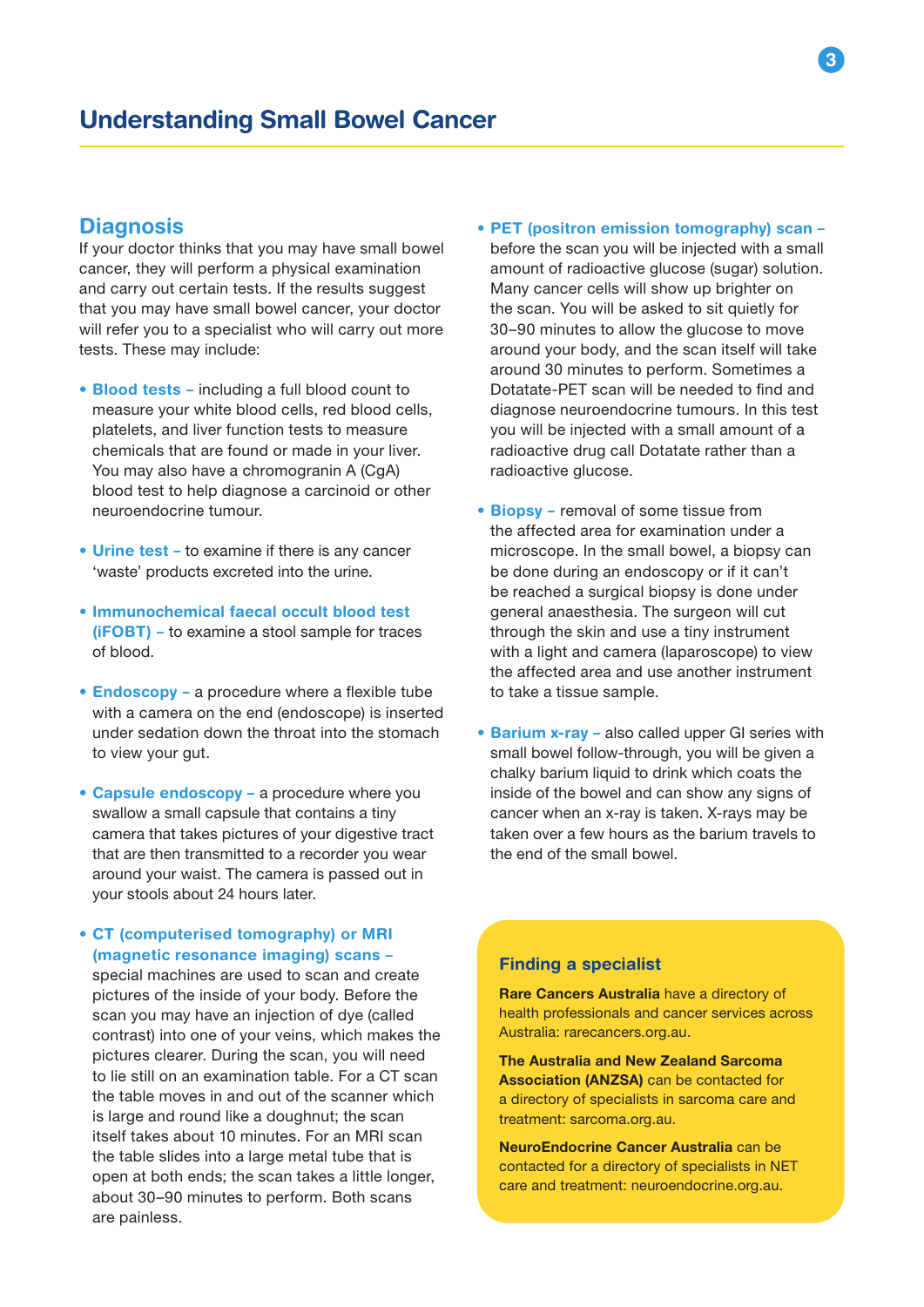## **Treatment**

You will be cared for by a multi-disciplinary team (MDT) of health professionals during your treatment for small bowel cancer. These may include a surgeon, radiation oncologist (to prescribe and coordinate a course of radiation therapy), medical oncologist (to prescribe and coordinate a course of drug therapies which includes chemotherapy and immunotherapy), gastroenterologist (to treat disorders of the digestive system), nurse and allied health professionals such as a dietitian, social worker, psychologist or counsellor, physiotherapist and occupational therapist.

Discussion with your doctor will help you decide on the best treatment for your cancer depending on:

- the type of cancer you have
- where it is in your body
- whether or not the cancer has spread (stage of disease)
- your age, fitness and general health
- your preferences.

The main treatments for small bowel cancer include surgery and chemotherapy. Often medications are used that block cancer cells from secreting hormones and chemicals. These treatments can be given alone or in combination.

#### **Surgery**

Surgery is the main treatment for small bowel cancer (adenocarcinoma, sarcoma and neuroendocrine tumours), especially for people with early-stage disease who are in good health. It is not usually recommended for lymphomas in the small bowel – these are commonly treated with radiation therapy and/or chemotherapy.

The way the surgery is done depends on the location and stage of the tumour. Your doctor will advise which approach is most suitable for you.

**Open surgery - This involves one long cut down** the middle of your abdomen (tummy).

Keyhole surgery - This involves several small cuts in the abdomen. A thin tube with a light and camera (laparoscope) is passed through one of the cuts and long, thin instruments are inserted through other small cuts to remove the cancer.

| <b>Surgical procedures</b> |                                                                                                                                                                                                                                                                                                                                                                                                                                                           |  |
|----------------------------|-----------------------------------------------------------------------------------------------------------------------------------------------------------------------------------------------------------------------------------------------------------------------------------------------------------------------------------------------------------------------------------------------------------------------------------------------------------|--|
| <b>Resection</b>           | Surgical removal of part of the small<br>bowel that contains cancer; surrounding<br>lymph nodes and nearby organs<br>(stomach, large bowel, gall bladder) may<br>also be removed during the procedure.<br>Right Hemicolectomy - removes the<br>right side of the large bowel and the end<br>of the ileum.<br><b>Whipple procedure - removes the</b><br>pancreas, the duodenum, the gall<br>bladder and bile duct. Also called<br>pancreaticoduodenectomy. |  |
| <b>Bypass</b>              | Surgical connection to allow digested<br>food in the small bowel to go around<br>the cancer if it is blocking the bowel<br>and cannot be removed.                                                                                                                                                                                                                                                                                                         |  |

If part of the bowel is removed during surgery, the surgeon will usually join it back together. This join is called an anastomosis. If this isn't possible, you may need a stoma where the end of the intestine is brought through an opening (the stoma) made in your abdomen to allow faeces to be removed from the body and collected in a bag. This procedure is called an ileostomy if made from the small bowel. The stoma may be temporary (where the operation is reversed later) or permanent if it is not able to be rejoined.

→ For a free copy of Cancer Council's booklet on *Understanding Surgery* visit your local Cancer Council website or call 13 11 20.

#### Living with a stoma

If there is a chance you could need a stoma, the surgeon will refer you to a stomal therapy nurse before surgery. Stomal therapy nurses are registered nurses with special training in stoma care. They can answer questions about your surgery and recovery, and give you information about adjusting to life with a stoma. For more details, visit the Australian Association of Stomal Therapy Nurses at stomaltherapy.com or call Cancer Council 13 11 20.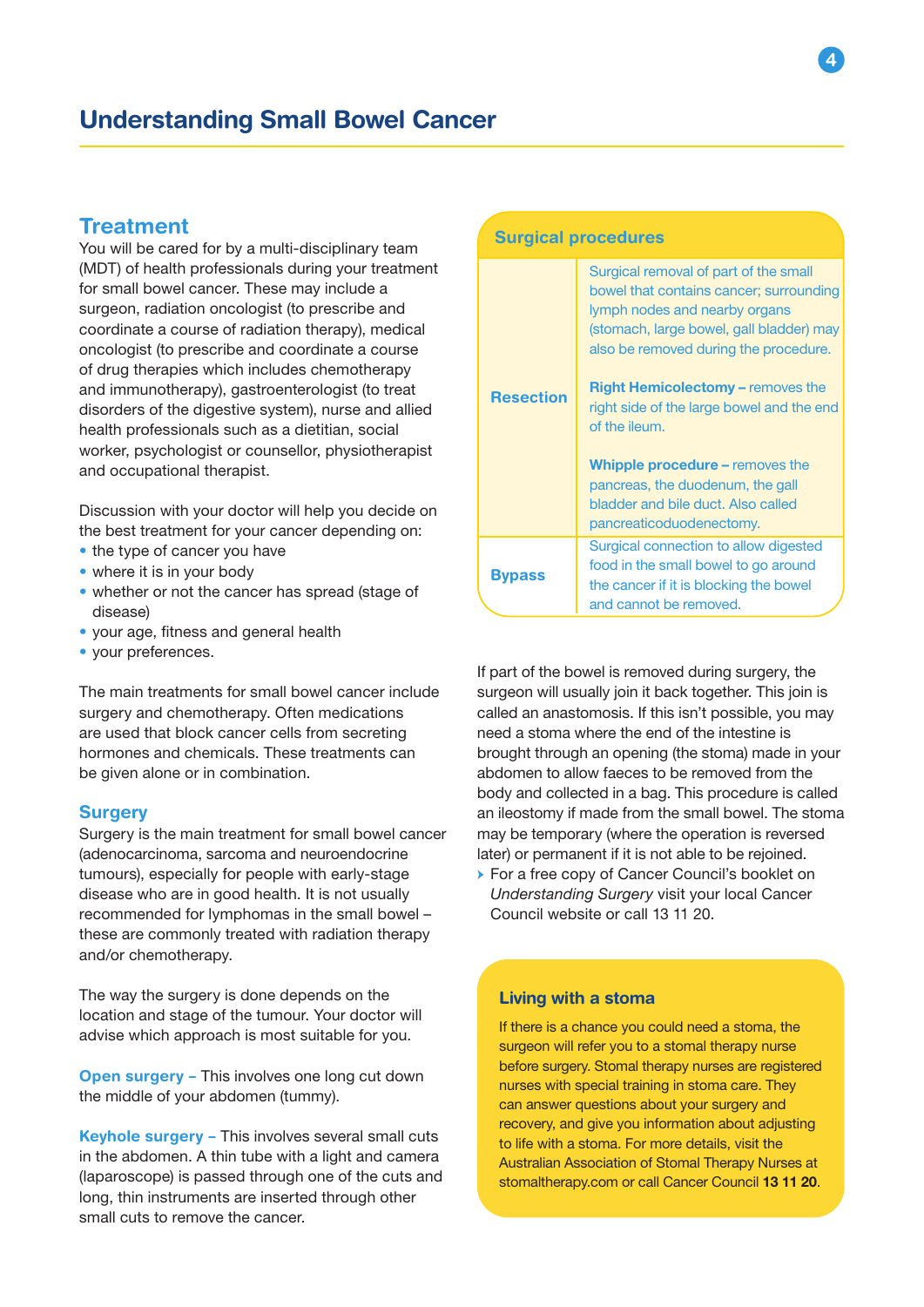#### **Chemotherapy**

Chemotherapy (sometimes just called "chemo") is the use of drugs to kill or slow the growth of cancer cells. You may have one chemotherapy drug, or a combination of drugs. This is because different drugs can destroy or shrink cancer cells in different ways.

Your treatment will depend on your situation and the type of cancer you have. Chemotherapy is often used to treat lymphomas in the small bowel. Your medical oncologist will discuss your options with you.

Chemotherapy is given through a drip into a vein (intravenously) or as a tablet that is swallowed. It is commonly given in treatment cycles which may be daily, weekly or monthly. For example, one cycle may last three weeks where you have the drug over a few hours, followed by a rest period before starting another cycle. The length of the cycle and number of cycles depends on the chemotherapy drugs being given.

→ For a free copy of Cancer Council's booklet on *Understanding Chemotherapy* visit your local Cancer Council website or call 13 11 20.

#### Immunotherapy

Immunotherapy or biological therapy uses the body's own immune system to fight cancer. It uses materials made either by the body or in a laboratory to improve immune system function. There are different types of immunotherapy available so talk to your doctor about what might be appropriate for you.

#### External beam radiation therapy

Radiation therapy (also known as radiotherapy) uses high energy rays to destroy cancer cells, where the radiation comes from a machine outside the body. It may be used for small bowel cancer:

- before or after surgery, to destroy any remaining cancer cells and stop the cancer coming back
- if the cancer can't be removed with surgery
- if the cancer comes back in a limited way, such as only in your abdominal lymph glands.

Radiation therapy can shrink the cancer down to a smaller size. This may help to relieve symptoms such as pain or blood loss.

A course of radiation therapy needs to be carefully planned. During your first consultation session you will meet with a radiation oncologist who will arrange a planning session. At the planning session (known as CT planning or simulation) you will need to lie still on an examination table and have a CT scan in the same position you will be placed in for treatment.

The information from the planning session will be used by your specialist to work out the treatment area and how to deliver the right dose of radiation. Radiation therapists will then deliver the course of radiation therapy as set out in the treatment plan.

Radiation therapy does not hurt and is usually given in small doses over a period of time to minimise side effects.

→ For a free copy of Cancer Council's booklet on *Understanding Radiation Therapy* visit your local Cancer Council website or call 13 11 20.

#### Clinical trials

Your doctor or nurse may suggest you take part in a clinical trial. Doctors run clinical trials to test new or modified treatments and ways of diagnosing disease to see if they are better than current methods. For example, if you join a randomised trial for a new treatment, you will be chosen at random to receive either the best existing treatment or the modified new treatment. Over the years, trials have improved treatments and led to better outcomes for people diagnosed with cancer.

You may find it helpful to talk to your specialist, clinical trials nurse or GP, or to get a second opinion. If you decide to take part in a clinical trial, you can withdraw at any time.

For more information, visit australiancancertrials. gov.au or contact the Australasian Gastro-Intestinal Trials Group (AGITG): gicancer.org.au. For information on sarcoma clinical trials contact the Australia and New Zealand Sarcoma Association (ANZSA): sarcoma.org.au. For information on NET clinical trials contact NeuroEndocrine Cancer Australia: neuroendocrine.org.au. For information on lymphoma clinical trials contact the Australian Leukaemia and Lymphoma Group (ALLG): www.allg.org.au

→ For a free copy of Cancer Council's booklet on *Understanding Clinical Trials and Research* which includes a list of clinical trial websites visit your local Cancer Council website or call 13 11 20.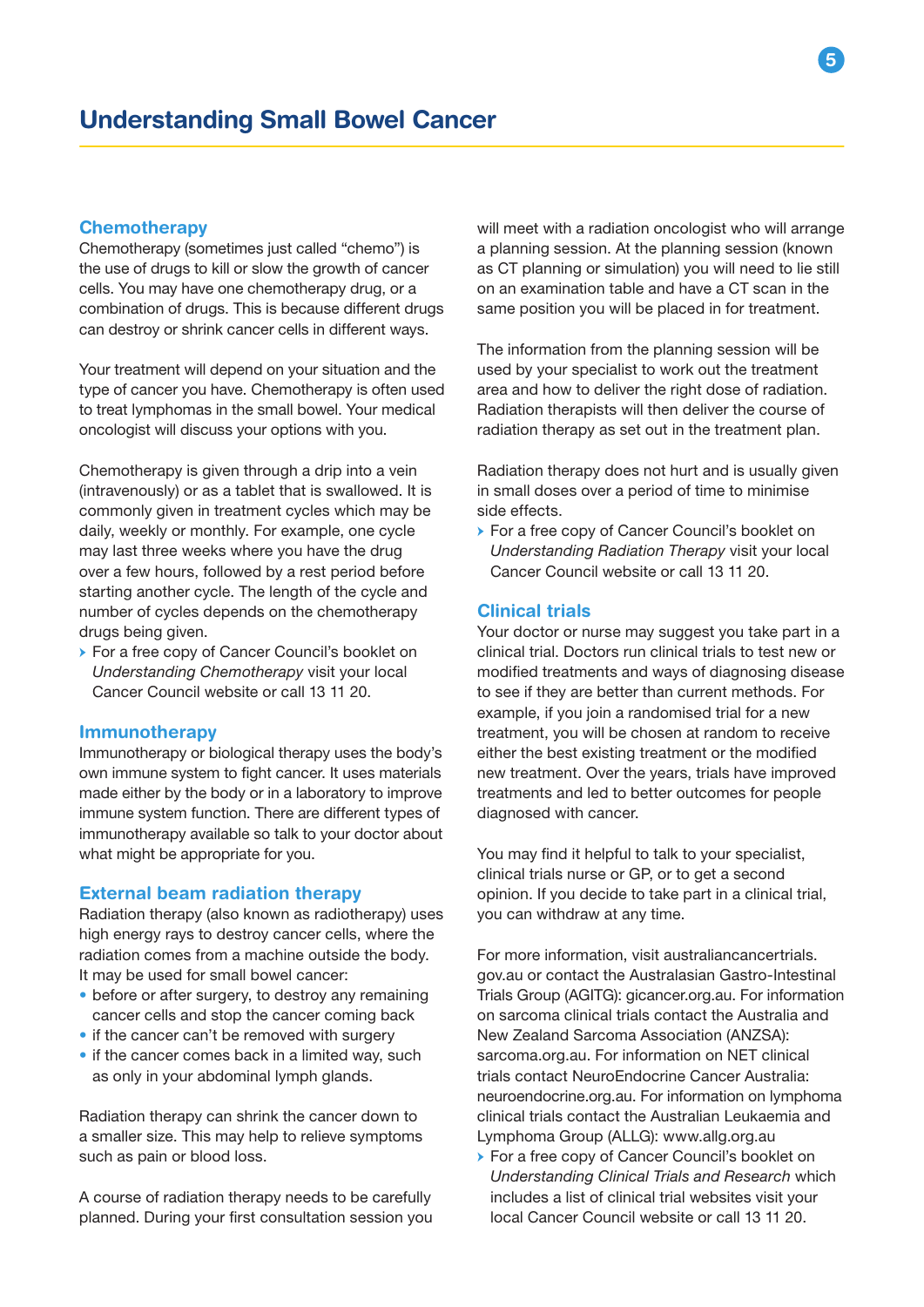### Complementary therapies and integrative oncology

Complementary therapies tend to focus on the whole person, not just the cancer, and are designed to be used alongside conventional medical treatments (such as surgery, chemotherapy and radiation therapy). They can increase your sense of control, decrease stress and anxiety, and improve your mood.

Some Australian cancer centres have developed "integrative oncology" services where evidencebased complementary therapies are combined with conventional treatments to create patient-centred cancer care that aims to improve both wellbeing and clinical outcomes.

| <b>Complementary</b><br>therapy           | <b>Clinically proven</b><br><b>benefits</b>                                          |
|-------------------------------------------|--------------------------------------------------------------------------------------|
| acupuncture                               | reduces chemotherapy-<br>induced nausea and vomiting;<br>improves quality of life    |
| aromatherapy                              | improves sleep and quality<br>of life                                                |
| art therapy,<br>music therapy             | reduce anxiety and stress;<br>manage fatigue; aid<br>expression of feelings          |
| counselling,<br>support groups            | help reduce distress, anxiety<br>and depression; improve<br>quality of life          |
| hypnotherapy                              | reduces pain, anxiety,<br>nausea and vomiting                                        |
| massage                                   | improves quality of life;<br>reduces anxiety, depression,<br>pain and nausea         |
| meditation,<br>relaxation,<br>mindfulness | reduce stress and anxiety;<br>improve coping and quality<br>of life                  |
| qi gong                                   | reduces anxiety and fatigue;<br>improves quality of life                             |
| spiritual<br>practices                    | help reduce stress; instil<br>peace; improve ability to<br>manage challenges         |
| tai chi                                   | reduces anxiety and stress;<br>improves strength, flexibility<br>and quality of life |
| yoga                                      | reduces anxiety and stress;<br>improves general wellbeing<br>and quality of life     |

Let your doctor know about any therapies you are using or thinking about trying, as some may not be safe or evidence-based.

→ For a free copy of Cancer Council's booklet on *Understanding Complementary Therapies* visit your local Cancer Council website or call 13 11 20.



6

Alternative therapies are therapies used *instead* of conventional medical treatments. These are unlikely to be scientifically tested and may prevent successful treatment of the cancer. Cancer Council does not recommend the use of alternative therapies as a cancer treatment.

#### Nutrition and exercise

If you have been diagnosed with small bowel cancer, both the cancer and treatment will place extra demands on your body. Research suggests that eating well and exercising can benefit people during and after cancer treatment.

Eating well and being physically active can help you cope with some of the common side effects of cancer treatment, speed up recovery and improve quality of life by giving you more energy, keeping your muscles strong, helping you maintain a healthy weight and boosting your mood.

You can discuss individual nutrition and exercise plans with health professionals such as dietitians, exercise physiologists and physiotherapists.

→ For free copies of Cancer Council's booklets *Nutrition and Cancer* and *Exercise for People Living with Cancer* visit your local Cancer Council website or call 13 11 20.

For some people, it is not always possible to eat well during treatment. You can work with a dietitian who can ensure you meet your nutritional needs, give you tailored advice on your nutrition and coping with any eating problems you may experience, and assist in managing side effects.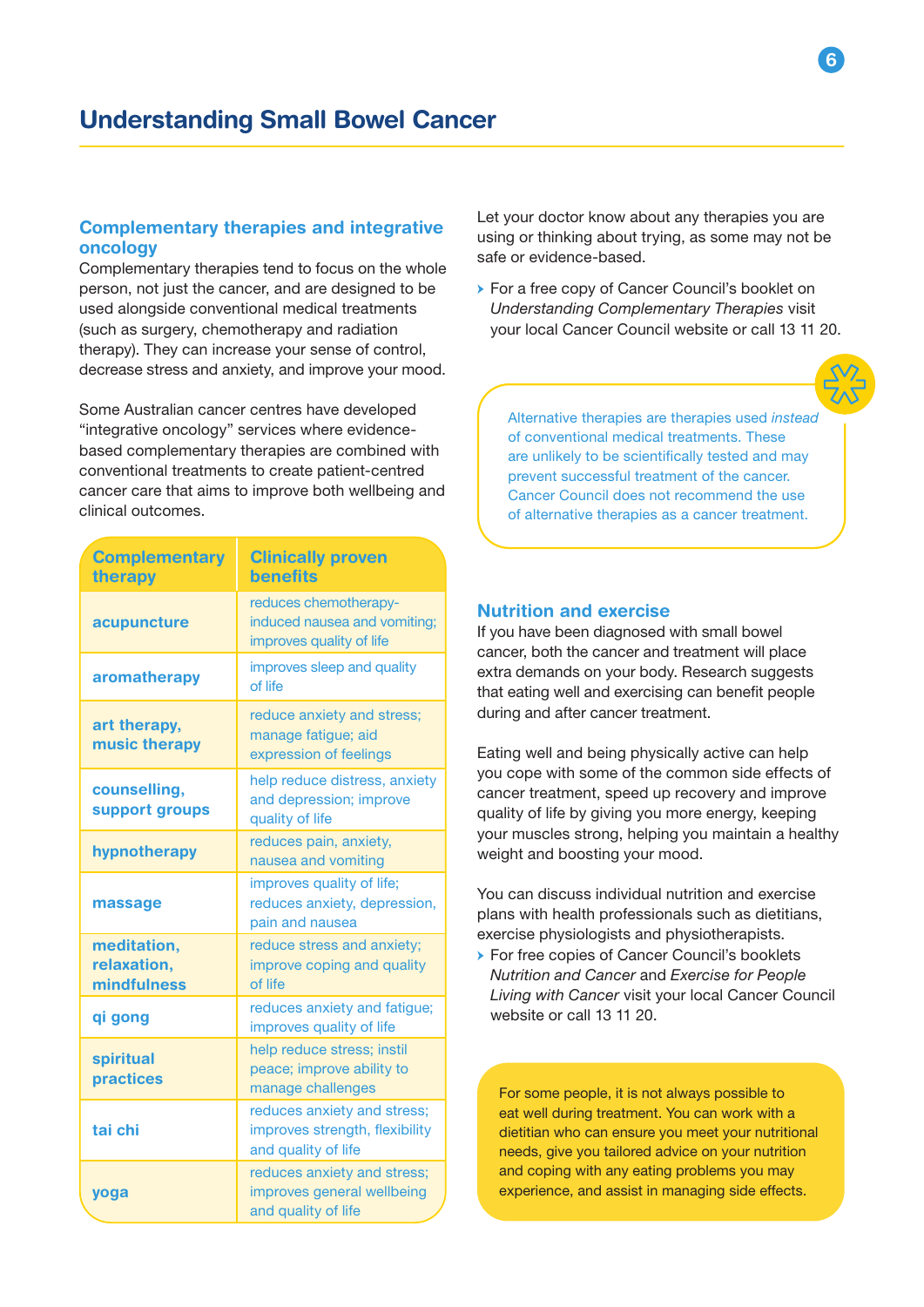## Side effects of treatment

All treatments can have side effects. The type of side effects that you may have will depend on the type of treatment and where in your body the cancer is. Some people have very few side effects and others have more. Your specialist team will discuss all possible side effects, both short and long-term (including those that have a late effect and may not start immediately), with you before your treatment begins.

One issue that is important to discuss before you undergo treatment is fertility, particularly if you want to have children in the future.

→ For a free copy of Cancer Council's booklet *Fertility and Cancer* visit your local Cancer Council website or call 13 11 20.

| <b>Common side effects</b>  |                                                                                                                                                                                                     |  |
|-----------------------------|-----------------------------------------------------------------------------------------------------------------------------------------------------------------------------------------------------|--|
| <b>Surgery</b>              | Bleeding, damage to nearby<br>tissue and organs (including<br>nerves), pain, infection<br>after surgery, blood clots,<br>weak muscles (atrophy),<br>lymphoedema                                     |  |
| <b>Radiation</b><br>therapy | Fatigue, loss of appetite, nausea,<br>bowel issues such as diarrhoea.<br>abdominal cramps and excess<br>wind, bladder issues, skin<br>problems, lymphoedema, loss<br>of fertility                   |  |
| <b>Chemotherapy</b>         | Fatigue, loss of appetite,<br>nausea, bowel issues such as<br>constipation or diarrhoea, hair<br>loss, mouth sores, skin and nail<br>problems, increased chance of<br>infections, loss of fertility |  |

After treatment for small bowel cancer (especially surgery), you may need to adjust to changes in the digestion and absorption of food, or bowel function. These changes may be temporary or ongoing, and may require specialised help. If you experience problems, talk to your GP, specialist doctor, specialist nurse or dietitian.

## Making decisions about treatment

It can be difficult to know which treatment is best for you. It is important that you speak with a specialist team before making your decision. Ask them to give you a plan of your treatment options, including information about side effects. Some people prefer to seek several opinions before feeling confident to go ahead with the treatment. If you are confused or want to check anything, ask your specialist questions. This will make sure you have all the information you need to make decisions about treatment and your future that you are comfortable with.

You may have to attend many appointments. It's a good idea to take someone with you. They will be able to listen, ask questions and remember what the doctor says. It may help to take a list of questions with you, take notes (especially about anything you are unfamiliar with) or ask the doctor if you can record the discussion (many mobile phones have a recording function or you can use the CAN.recall app – visit rarecancers.org.au for more information). There are some suggestions for questions you could ask at the end of this sheet.

→ See our podcast on *Making Treatment Decisions*. For a free copy of Cancer Council's booklet *Cancer Care and Your Rights* visit your local Cancer Council website or call 13 11 20.

## Looking after yourself

There is no right way to feel if you have been diagnosed with a cancer such as small bowel cancer. Feeling a range of emotions is normal and you may feel anxious, fearful, angry, sad or lonely.

Many people need emotional support before, during and after treatment. Adjusting to living with visible scars, changes to your physical appearance, changes to your lifestyle and bodily function can be hard and take time. If this is affecting you or likely to affect you, it's important to seek help.

It can help to talk things through with a counsellor, psychologist, friend or family member. Talk to your medical team or call Cancer Council 13 11 20 about what support services are available.

→ For a free copy of Cancer Council's booklet *Emotions and Cancer* visit your local Cancer Council website or call 13 11 20.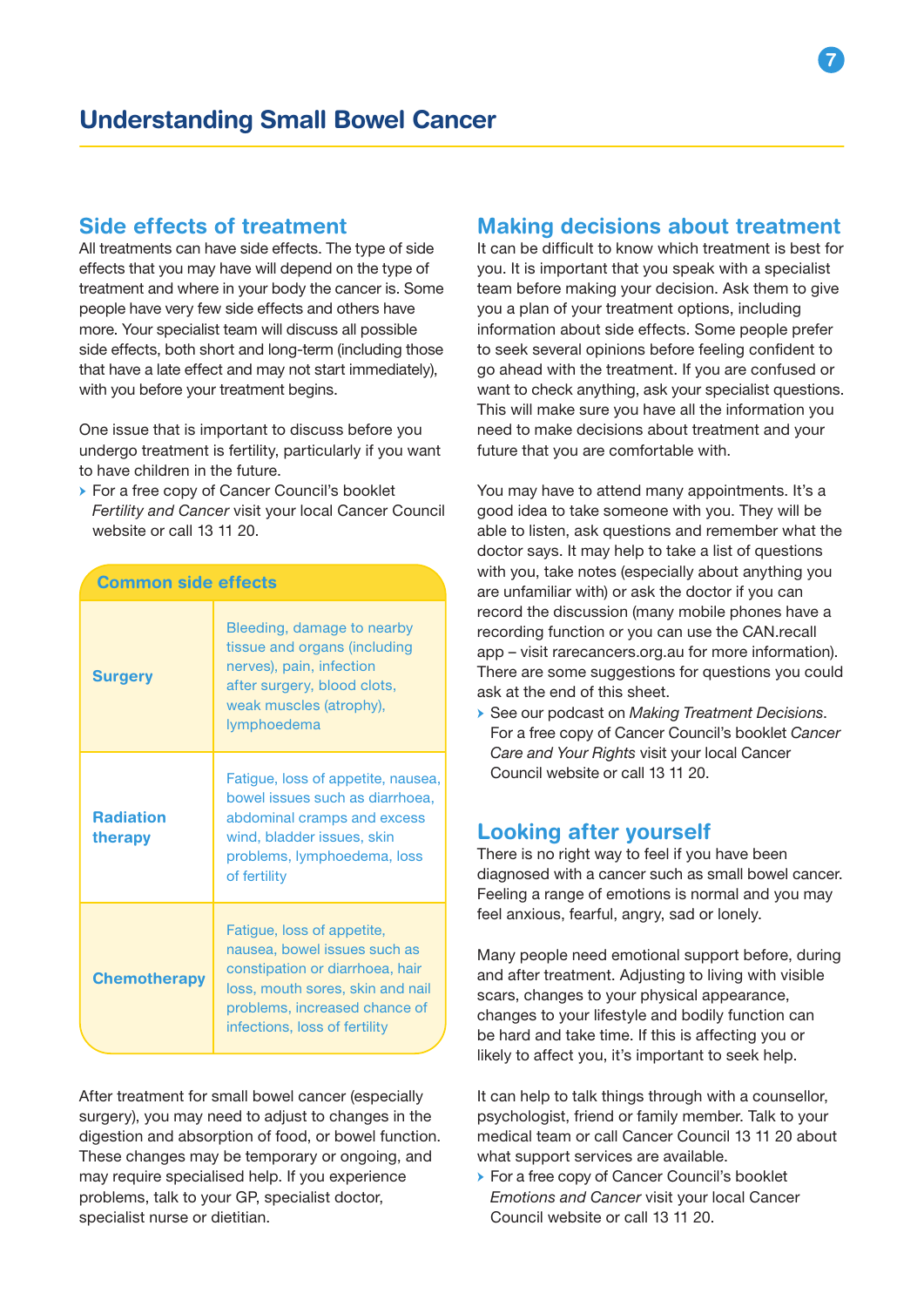## Practical and financial support

There are many services that can help you manage with practical or financial issues caused by small bowel cancer. Benefits, pensions and hardship programs can help pay for prescription medicines (for example the Australian Government's Pharmaceutical Benefits Scheme [PBS]), transport costs or utility bills. Ask the hospital social worker which services are available in your local area and if you are eligible to receive them.

For additional income, you may be able to access your superannuation early in certain circumstances, or claim on insurance policies such as income protection, trauma, and total and permanent disability (TPD).

Managing your ability to work or study, particularly during cancer treatment, is important to consider and will depend on your personal situation.

→ For free copies of Cancer Council's booklets *Cancer and Your Finances* and *Cancer, Work & You* visit your local Cancer Council website or call 13 11 20.



If you need legal or financial advice, you should talk to a qualified professional about your situation. Cancer Council offers free legal and financial services in some states and territories for people who can't afford to pay – call 13 11 20 to ask if you are eligible.

## Life after treatment

For most people, the cancer experience doesn't end on the last day of treatment. Once your treatment has finished, you will have regular check-ups to monitor your health, manage any long-term side effects and check that the cancer hasn't come back or spread. Ongoing surveillance for small bowel cancer involves a schedule of ongoing scans and physical examinations. How often you will need to see your doctor will depend on the level of monitoring needed for the type and stage of your cancer. Let your doctor know immediately of any health problems between visits.

Some cancer centres work with patients to develop a "survivorship care plan" which usually includes a

summary of your treatment, sets out a clear schedule for follow-up care, lists any symptoms to watch out for and possible long-term side effects, identifies any medical or psychosocial problems that may develop and suggests ways to adopt a healthy lifestyle going forward. Maintaining a healthy body weight, eating well and being physically active are all important.

If you don't have a care plan, ask your specialist for a written summary of your cancer and treatment and make sure a copy is given to your GP and other health care providers.

→ For a free copy of Cancer Council's booklet *Living Well After Cancer* visit your local Cancer Council website or call 13 11 20.

## If the cancer comes back

For some people small bowel cancer does come back after treatment, which is known as a recurrence. This is why it's important to have regular check-ups.

If the cancer does come back, treatment will depend on where the cancer has returned to in your body and may include a mix of surgery, radiation therapy and chemotherapy.

In some cases of advanced cancer, treatment will focus on managing any symptoms, such as pain, and improving your quality of life without trying to cure the disease. This is called palliative treatment.

Palliative care can be provided in the home, in a hospital, in a palliative care unit or hospice, or in a residential aged care facility. Services vary, because palliative care is different in each state and territory.

When cancer is no longer responding to active treatment, it can be difficult to think about how and where you want to be cared for towards the end of life. However, it's essential to talk about what you want with your family and health professionals, so they know what is important to you. Your palliative care team can support you in having these conversations.

→ For free copies of Cancer Council's booklets *Understanding Palliative Care*, *Living with Advanced Cancer* and *Facing End of Life* visit your local Cancer Council website or call 13 11 20. You can also listen to our podcast *The Thing About Advanced Cancer*.